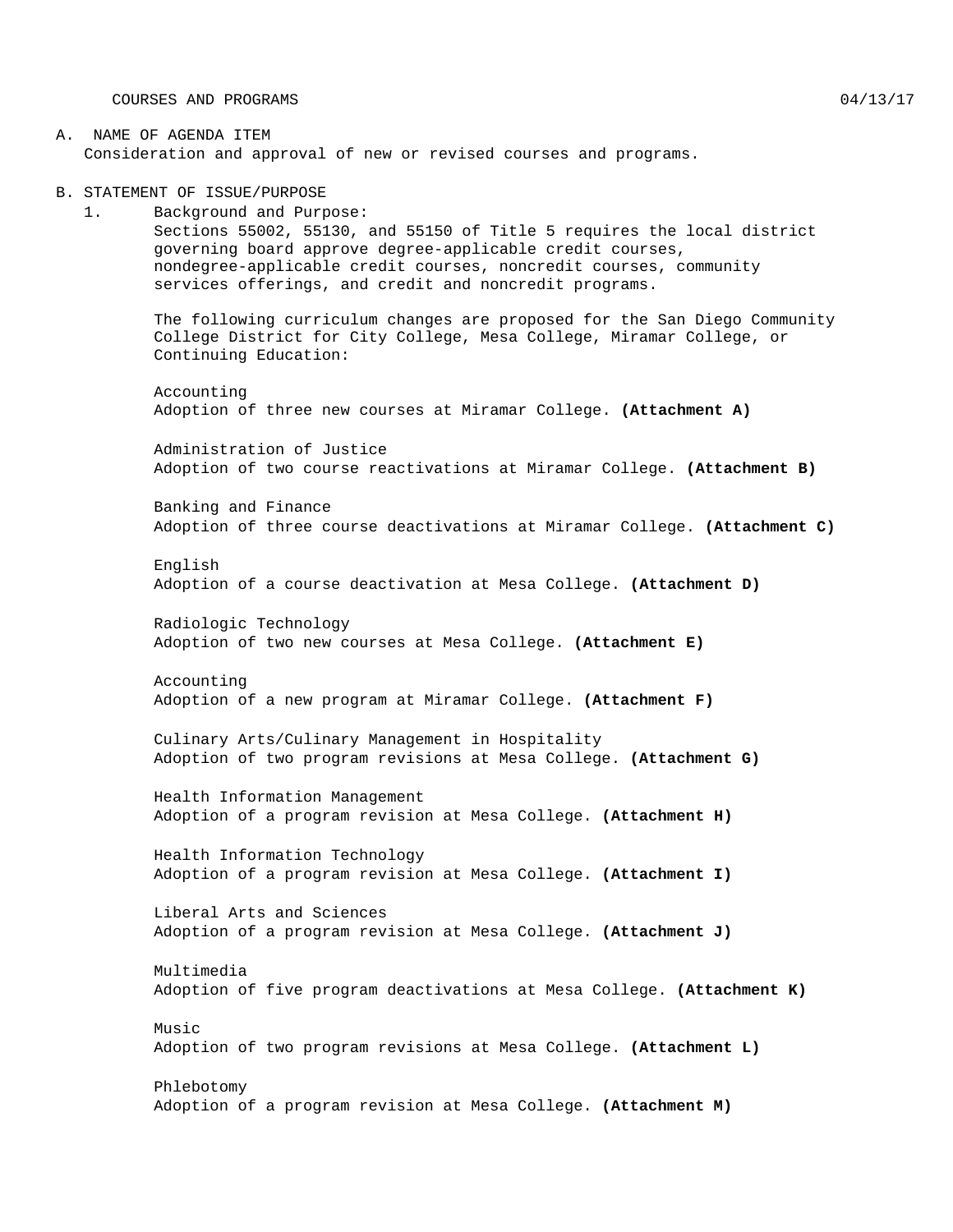#### COURSES AND PROGRAMS 604/13/17

2. Cost and Funding: There is no additional cost to the District.

### C. PROPOSAL

The Board of Trustees hereby grants authority to take the action outlined in Part A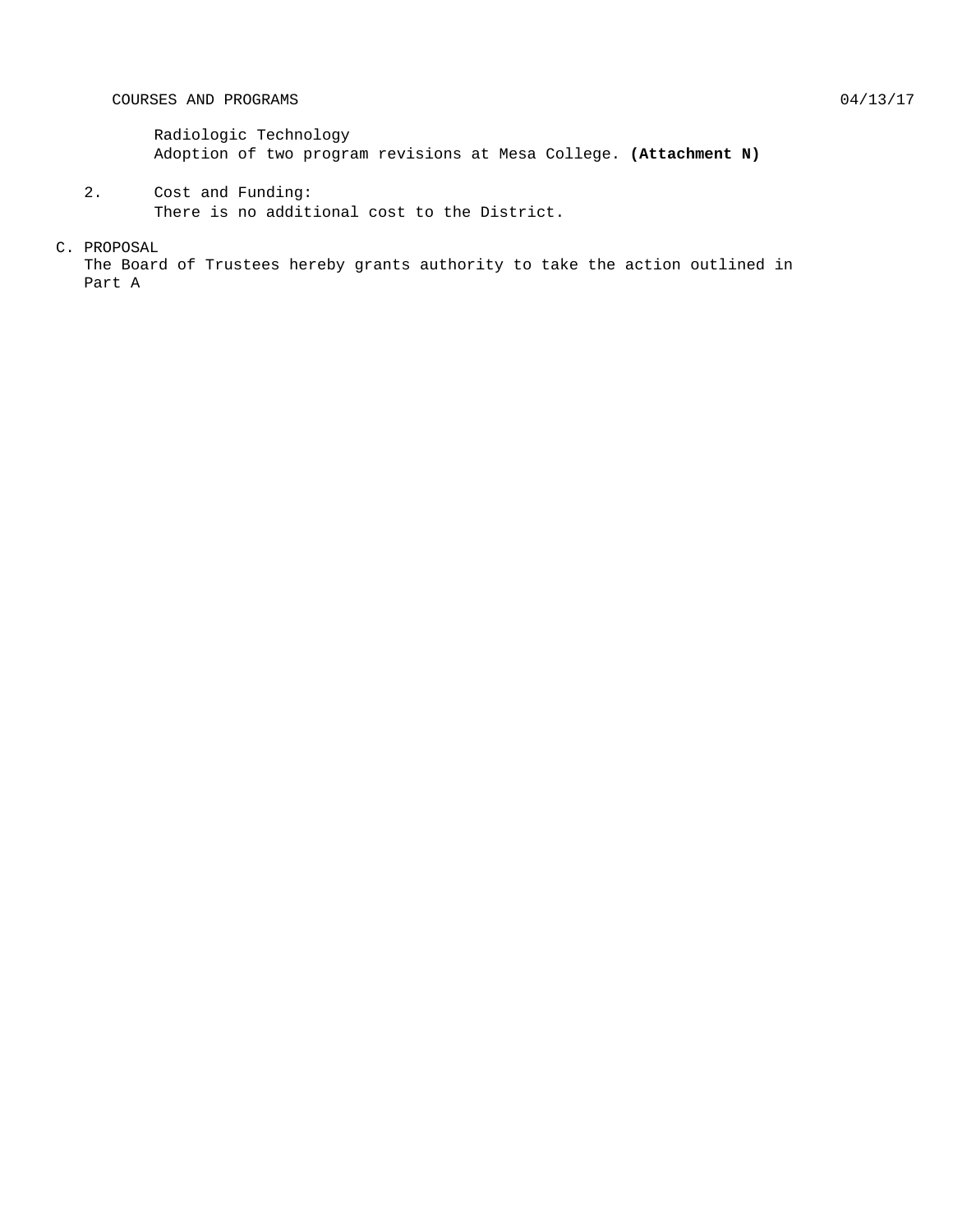Adoption of three new courses at Miramar College.

Proposed new courses at Miramar College:

## **210 Partnerships, Gift Tax, and Estate and Trusts Tax for Enrolled Agents**

**48 - 54 hours lecture, 3 units Grade Only**

*Advisory:* English 47A or English 48 and English 49, each with a grade of "C" or better, or equivalent or Assessment Skill Levels R5 and W5; Mathematics 46 with a grade of "C" or better, or equivalent or Assessment Skill Level M40; Accounting 116A and Accounting 120, each with a grade of "C" or better, or equivalent.

This is the first in a series of three courses in taxation accounting that prepares students to sit for the Internal Revenue Service (IRS) Enrolled Agent examination. Topics include accounting periods and methods; tax calculation principles and practices used by partnerships; the Gift Tax, and the taxation of trusts and estates. This course is intended for accounting students preparing for the IRS Enrolled Agent examination. (FT) Associate Degree Credit & transfer to CSU.

### **211 Corporate Taxation for Enrolled Agents 48 - 54 hours lecture, 3 units Grade Only**

*Advisory:* English 47A or English 48 and English 49, each with a grade of "C" or better, or equivalent or Assessment Skill Levels R5 and W5; Mathematics 46 with a grade of "C" or better, or equivalent or Assessment Skill Level M40; Accounting 116A and Accounting 120, each with a grade of "C" or better, or equivalent.

This is the second in a series of three courses in taxation accounting that prepares students to sit for the Internal Revenue Service (IRS) Enrolled Agent examination. Topics include property transactions; corporate structure; capital structure; income tax and tax levies; distributions, acquisitions, and reorganizations; and consolidation tax returns. This course is intended for accounting students preparing for the IRS Enrolled Agent examination. (FT) Associate Degree Credit & transfer to CSU.

#### **212 Representation, Practices, and Procedures for Enrolled Agents**

**48 - 54 hours lecture, 3 units Grade Only**

*Advisory:* English 47A or English 48 and English 49, each with a grade of "C" or better, or equivalent or Assessment Skill Levels R5 and W5; Mathematics 46 with a grade of "C" or better, or equivalent or Assessment Skill Level M40; Accounting 116A and Accounting 120, each with a grade of "C" or better, or equivalent.

This is the third in a series of three courses in taxation accounting that prepares students to sit for the Internal Revenue Service (IRS) Enrolled Agent examination. Topics include tax research; practice before the IRS; tax preparation and penalties; client representation; tax return examination and appeals; tax collection; recordkeeping and electronic filing; tax and investment planning; and computerized tax preparation. This course is intended for accounting students preparing for the IRS Enrolled Agent examination. (FT) Associate Degree Credit & transfer to CSU.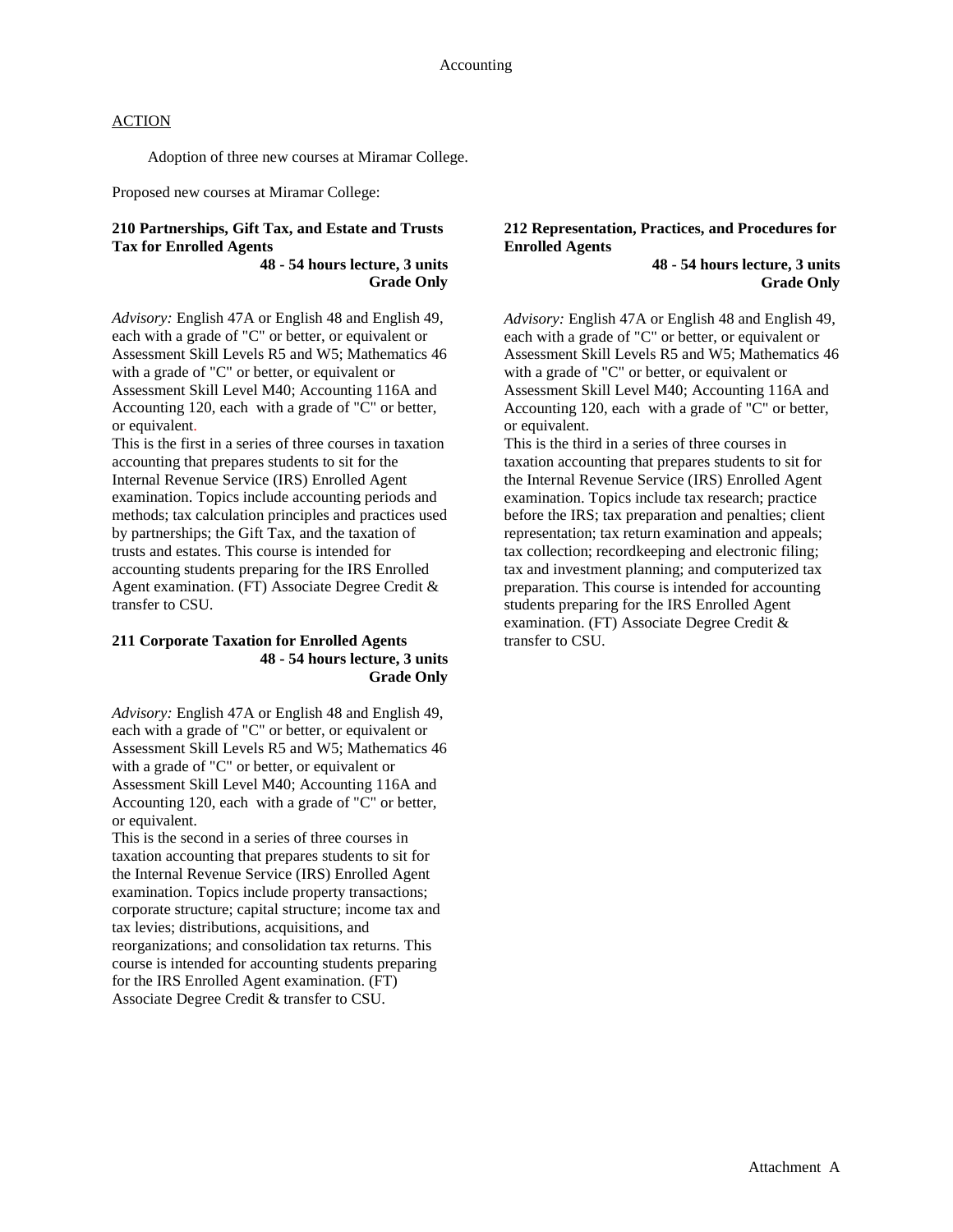Adoption of two course reactivations at Miramar College.

Proposed course reactivations at Miramar College:

#### **361D Defensive Tactics Building Searches 1 hour lecture, 7 - 15 hours lab, 0.2 units Grade Only**

*Prerequisite:* Administration of Justice 381, Administration of Justice 382, Administration of Justice 383, Administration of Justice 384, each with a grade of "C" or better, or equivalent Basic POST Certified Academy. This course develops skills and techniques for current peace officers to search buildings for persons armed with dangerous weapons. Topics include officer mindset, approach to the target, types of entries, partner communication, officer responsibilities, and equipment considerations. This course is intended for practicing law enforcement officers. (FT) Not applicable to the Associate Degree.

### **378 Defensive Tactics Instructor 72 - 88 hours lab, 1.5 units Grade Only**

*Prerequisite:* Administration of Justice 323A or Administration of Justice 381, Administration of Justice 382, Administration of Justice 383, and Administration of Justice 384, each

with a grade of "C" or better, or equivalent Basic POST Certified Academy.

This course prepares current peace officers to serve as instructors for defensive tactics courses. Topics include presentation skills, civil liability, close quarters defensive tactics, restraint techniques, searches, takedown techniques, handgun retention, disarming techniques, use of the police baton, force option transitions, and edged weapon defense. This course is intended for practicing law enforcement officers. (FT) Not applicable to the Associate Degree.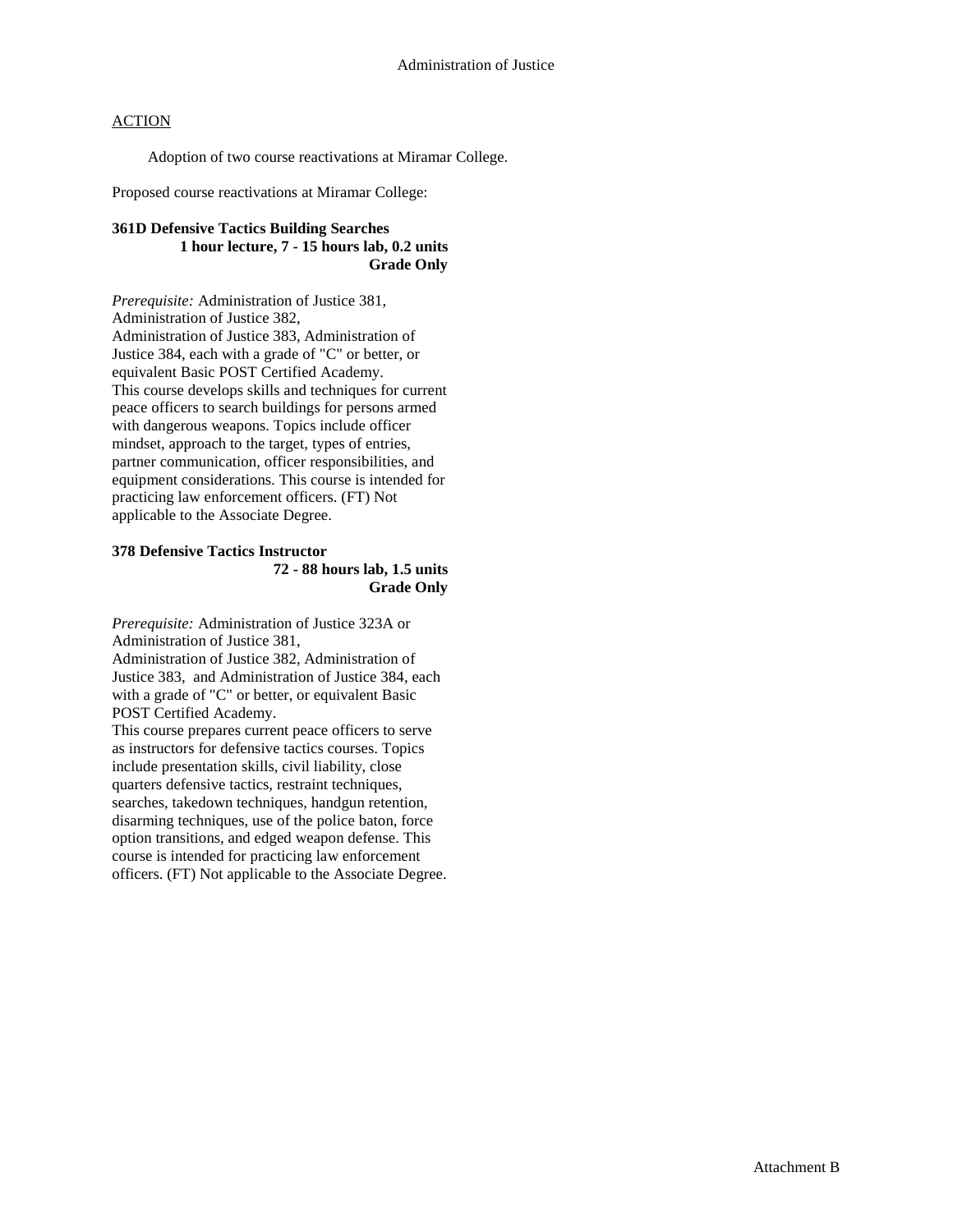Adoption of three course deactivations at Miramar College.

Proposed course deactivations at Miramar College:

#### **104 Principles of Loan Processing**

**64 - 72 hours lecture, 48 - 54 hours lab, 5 units Grade Only**

*Advisory:* English 47A or English 48 and English 49, each with a grade of "C" or better, or equivalent or Assessment Skill Levels R5 and W5; Mathematics 38 with a grade of "C" or better, or equivalent or Assessment Skill Level M30.

*Advisory: Completion of or concurrent enrollment in*  Banking and Finance 102 with a grade of "C" or better, or equivalent.

This practical, hands-on course teaches the basics of loan processing from application to submission for Conventional and Government loans. Topics include applicable laws; qualifying and preliminary tax analysis; fraud detection; and how to obtain sufficient documentation for underwriters. Additionally, students will learn the importance of setting time priorities, quality customer service, follow-through, and ethics as they relate to the mortgage banking industry. Course content relates specifically to California regulations for residential 1-4 unit properties. This course is intended for students interested in real estate, banking, and finance. (FT) Associate Degree Credit & transfer to CSU.

#### **106 Loan Underwriting 80 - 90 hours lecture, 5 units Grade Only**

*Advisory:* English 47A or English 48 and English 49, each with a grade of "C" or better, or equivalent or Assessment Skill Levels R5 and W5; Mathematics 38 with a grade of "C" or better, or equivalent or Assessment Skill Level M30. *Advisory: Completion of or concurrent enrollment in*  Banking and Finance 102 and Banking and Finance 104, each with a grade of "C" or better, or equivalent. This course introduces Federal Housing Administration (FHA), Veterans Administration (VA), Conventional, and other loan underwriting processes. Other topics include the place of underwriting in the mortgage process; underwriting components, risks, comparative state laws, rules, and regulations; appraisal review and analysis; and quality control and the fundamental importance of ethics in loan underwriting. Course content relates specifically to California regulations for residential 1- 4 unit properties. This course is intended for students interested in real estate, banking, and finance. (FT) Associate Degree Credit & transfer to CSU.

#### **108 Principles of Loan Closing 48 - 54 hours lecture, 48 - 54 hours lab, 4 units Grade Only**

*Advisory:* English 47A or English 48 and English 49, each with a grade of "C" or better, or equivalent or Assessment Skill Levels R5 and W5; Mathematics 38 with a grade of "C" or better, or equivalent or Assessment Skill Level M30; Banking and Finance 106 with a grade of "C" or better, or equivalent. This course provides an analysis of loan documentation, including investor requirements, and the steps required to effectively close a loan. Other topics include escrow and its function; title insurance and its function; the interaction between escrow and title companies; loan guarantees and insurance; lock requirements and conditions; loan shipping; review of loan documents; and the fundamental importance of ethics as it pertains to loan closing. Course content relates specifically to California regulations. This course is intended for students interested in real estate, banking, and finance. (FT) Associate Degree Credit & transfer to CSU.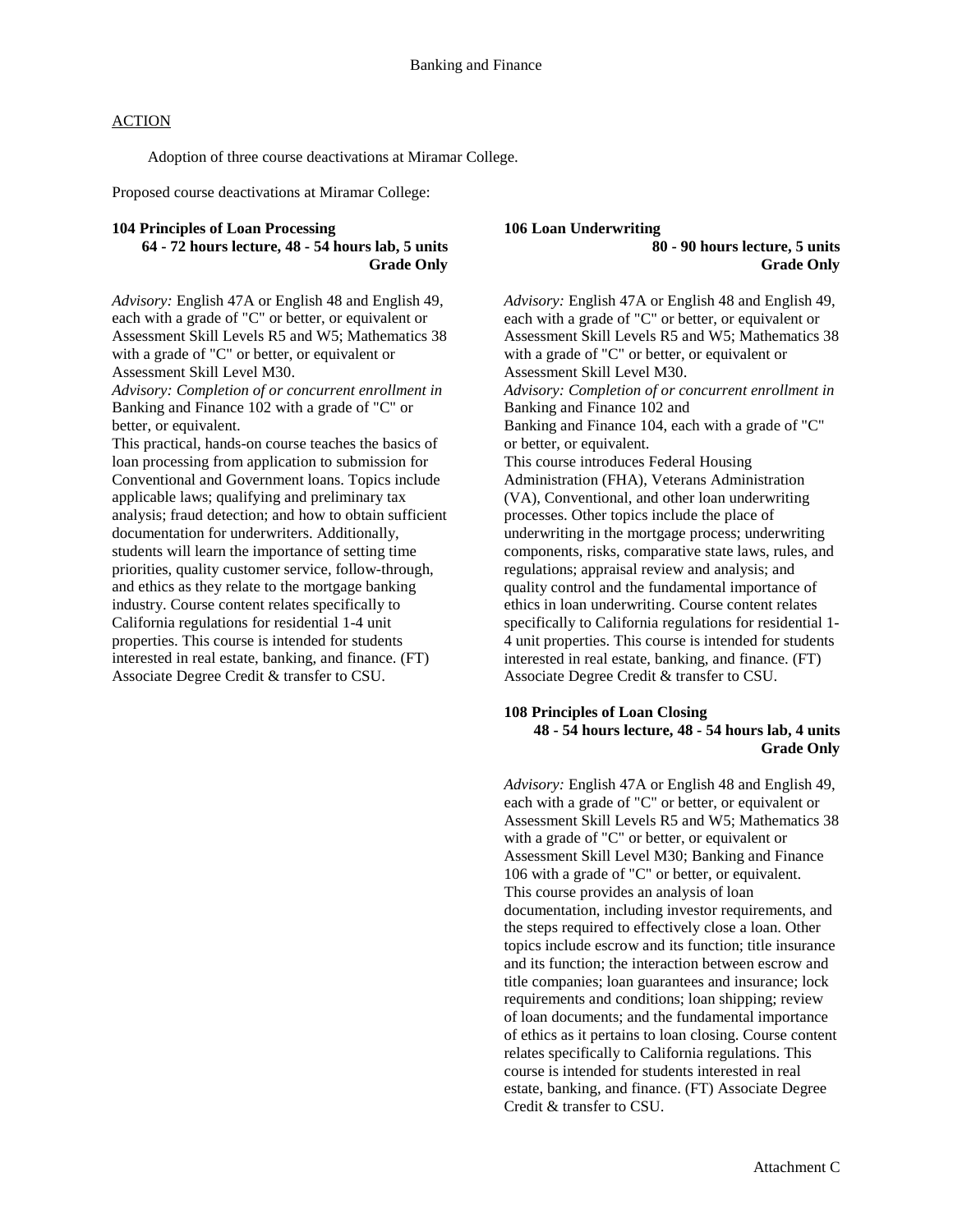Adoption of a course deactivation at Mesa College.

Proposed course deactivation at Mesa College:

#### **64 Writing Essays**

### **48 - 54 hours lecture, 3 units Pass/No Pass**

This is a course in essay writing that focuses on the writing of the argumentative essay. In this course students practice the writing process in the production and editing of essays. In addition, students read and think critically using a variety of texts that are the basis for writing and class discussion. In addition to earning a grade for the course, students must also pass a timed-writing examination at the end of the course, holistically graded by English instructors. This course is intended for students who need to complete the Subject A requirement and develop effective writing skills. (FT) Associate Degree Credit only and not Transferable.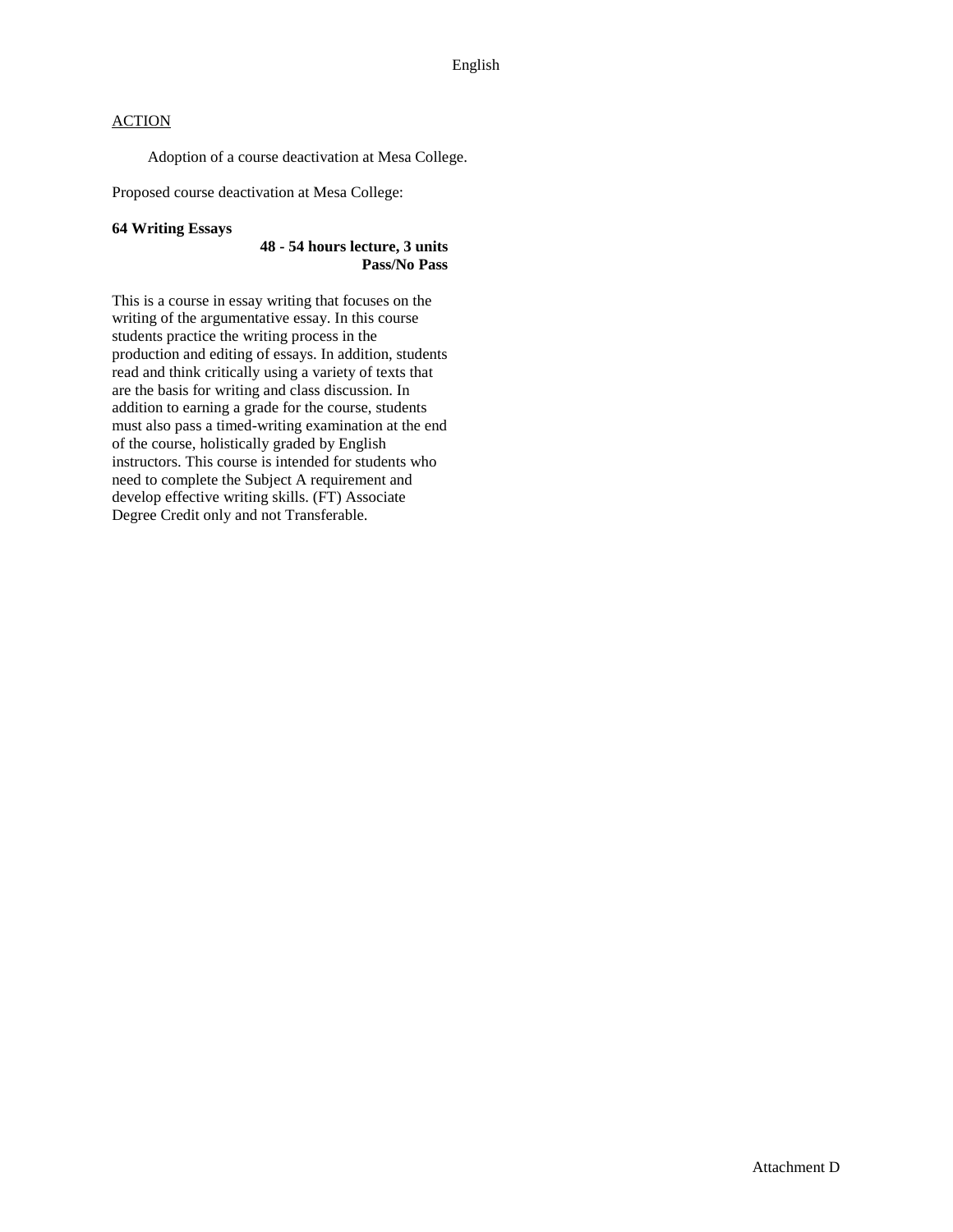Adoption of two new courses at Mesa College.

Proposed new courses at Mesa College:

### **271L Digital Mammography Laboratory 24 - 27 hours lab, 0.5 units Grade Only**

*Corequisite: Completion of or concurrent enrollment in* Radiologic Technology 271 with a grade of "C" or better, or equivalent.

*Limitation on Enrollment:* Special Admission - must be admitted to program. This course is not open to students with previous credit for Radiologic Technology 249.

This is a course for mammography students to have experience with Quality Assurance (QA) and Quality Control (QC) of mammography equipment. This course provides hands on training of breast tissue to the required views needed in the clinical setting. (FT) Associate Degree Credit & transfer to CSU.

## **275L Computed Tomography Imaging Laboratory**

### **24 - 27 hours lab, 0.5 units Grade Only**

*Corequisite:* Radiologic Technology 275. *Corequisite: Completion of or concurrent enrollment in* Radiologic Technology 241 or

Radiologic Technology 241L, each with a grade of "C" or better, or equivalent.

*Limitation on Enrollment:* Special Admission - must be admitted to program. This course is not open to students with previous credit for Radiologic Technology 246.

This is a course for radiologic technology students to study the imaging modality of Computed Tomography (CT). The underlying physical principles, imaging method, instrumentation, imaging manipulation and clinical use of the modality in diagnostic imaging are explores. This course also provides CT experience with software, planning and implementation of scanning protocols along with quality control. (FT) Associate Degree Credit & transfer to CSU.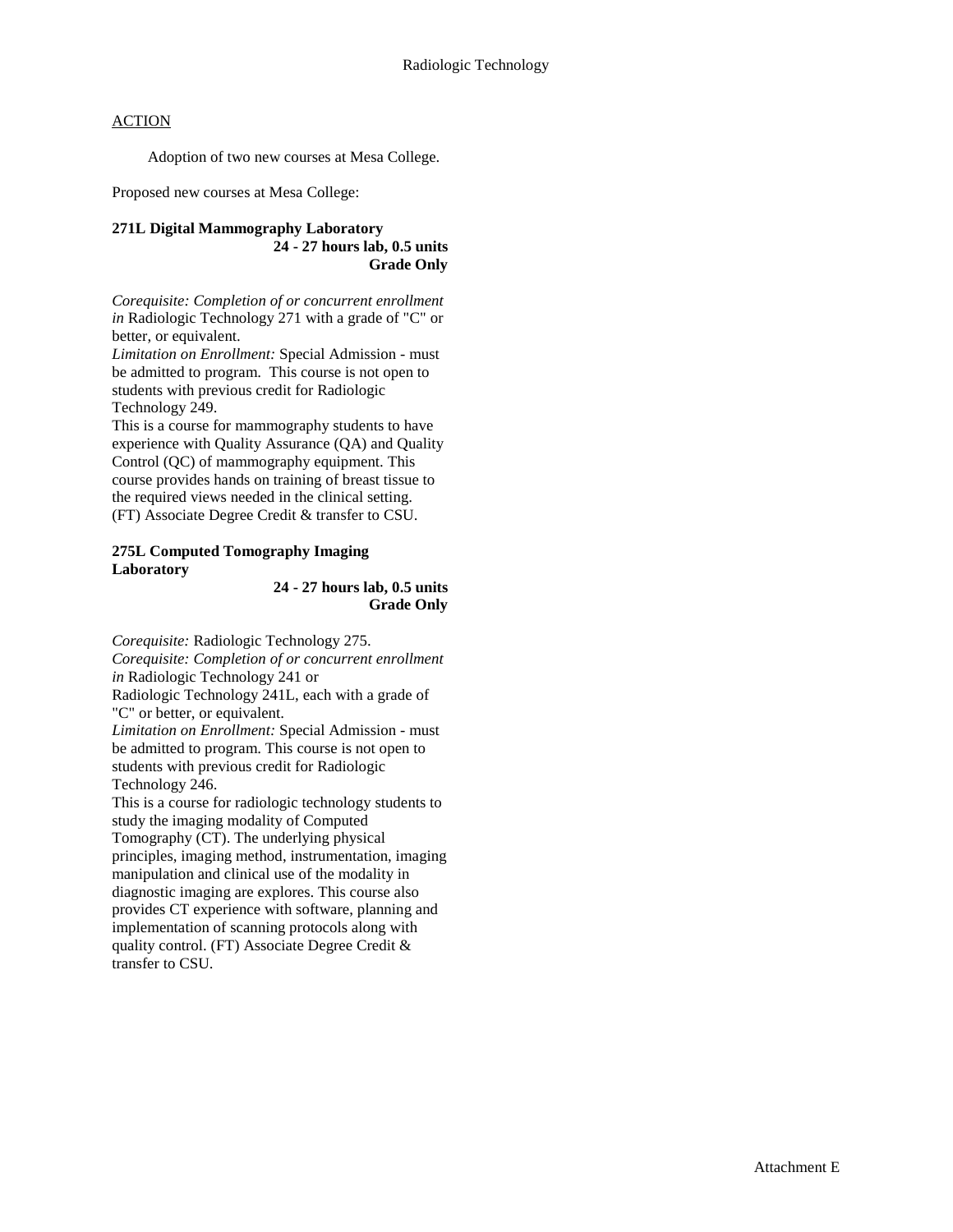### Accounting

Pursuant to Section 78016 of the Education Code, the following is a program review summary: Certificate of Achievement–Accountancy for Enrolled Agents Program

| А.            | Labor Market Information <sup>1</sup> : | The annual average number of persons employed in the Accountancy<br>for Enrolled Agents program area was $1,254$ in the 2015 employment<br>year. Approximately 41 new job openings are projected through 2015-<br>2020. |
|---------------|-----------------------------------------|-------------------------------------------------------------------------------------------------------------------------------------------------------------------------------------------------------------------------|
| <b>B.</b>     | Duplication <sup>2</sup> :              | Southwestern College (noncredit program only)                                                                                                                                                                           |
| $\mathcal{C}$ | Effectiveness <sup>3</sup> :            | Program area OR the projected enrollment of 20 for the 2018 year in<br>the new program area.                                                                                                                            |

- 1. Center of Excellence for Labor Market Research
- 2. CCCCO Curriculum Inventory (search results for TOP code 0502.10, Tax Studies)
- 3. Estimate based on average class size and student interest

### ACTION

Adoption of a new program at Miramar College.

Proposed new program at Miramar College:

## **Certificate of Achievement Accountancy for Enrolled Agents**

| ACCT 120 Federal Income Tax 3<br>ACCT 210 Partnerships, Gift Tax, and Estate |
|------------------------------------------------------------------------------|
|                                                                              |
|                                                                              |
| and Trusts Tax for Enrolled Agents3                                          |
| ACCT 211 Corporate Taxation for Enrolled                                     |
|                                                                              |
| ACCT 212 Representation, Practices, and                                      |
| Procedures for Enrolled Agents 3                                             |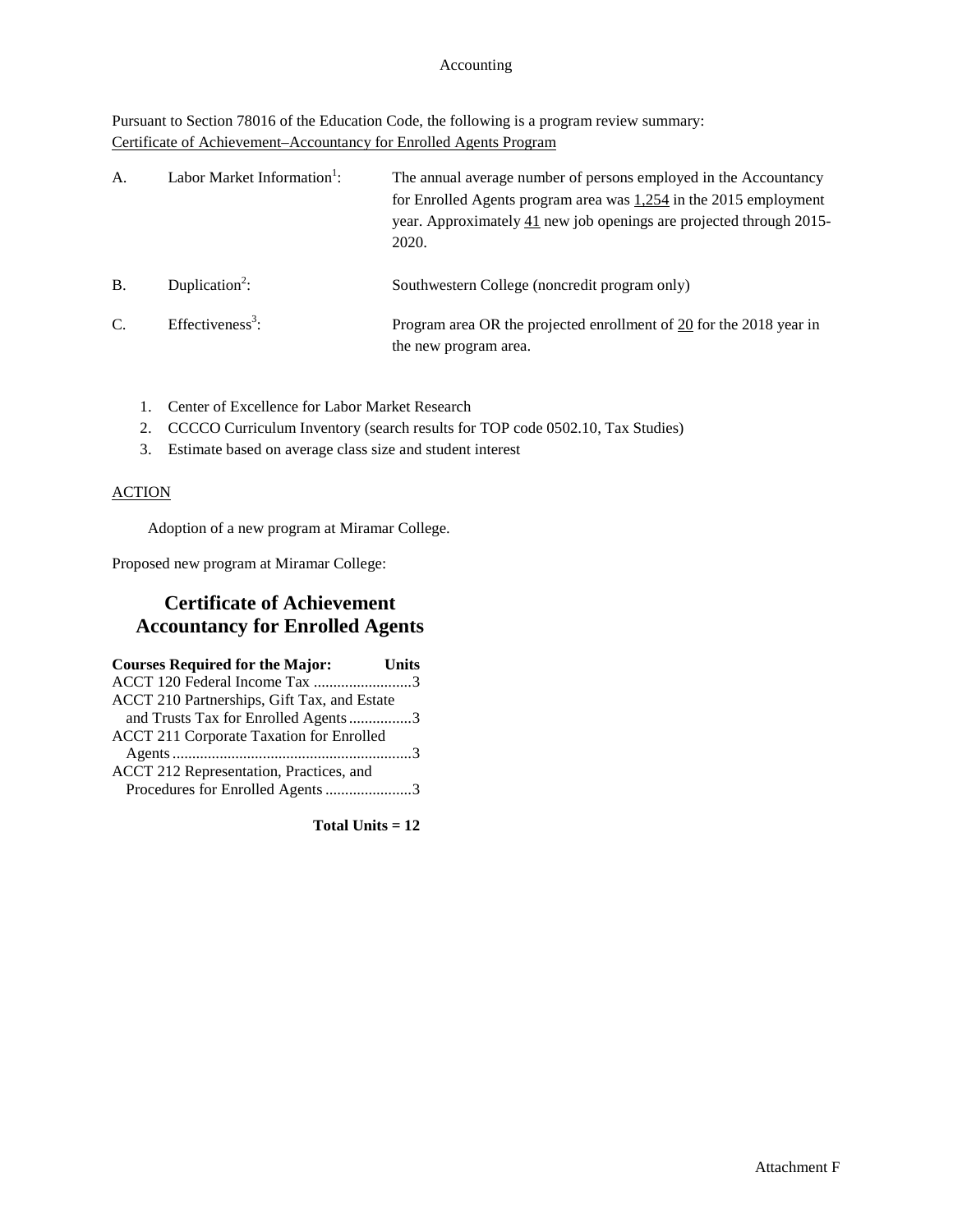Adoption of two program revisions at Mesa College.

Proposed program revisions at Mesa College:

## **Certificate of Achievement Culinary Arts/Culinary Management in Hospitality**

| <b>Courses Required for the Major:</b><br>Units |
|-------------------------------------------------|
| HOSP 101 Introduction to Hospitality &          |
|                                                 |
| HOSP 115 Strategic Leadership in Hospitality 3  |
| CACM 101 Sanitation, Safety and Equipment3      |
| <b>CACM 105 Fundamentals of Food Production</b> |
|                                                 |
| CACM 110 Fundamentals of Cooking and            |
|                                                 |
| CACM 120 Menu Analysis & Event Catering3        |
| CACM 130 Quantity Food Preparation-             |
|                                                 |
| CACM 131 Quantity Food Preparation              |
|                                                 |
| CACM 140 Food and Beverage Purchasing           |
|                                                 |
|                                                 |
|                                                 |

**Total Units = 30 31**

## **Associate of Science Degree Culinary Arts/Culinary Management in Hospitality**

| <b>Courses Required for the Major:</b><br><b>Units</b> |
|--------------------------------------------------------|
| HOSP 101 Introduction to Hospitality &                 |
|                                                        |
| HOSP 115 Strategic Leadership in Hospitality 3         |
| HOSP 150 Hospitality Human Resources 3                 |
| CACM 101 Sanitation, Safety and Equipment3             |
| CACM 105 Fundamentals of Food Production               |
|                                                        |
| CACM 110 Fundamentals of Cooking and                   |
|                                                        |
| CACM 120 Menu Analysis & Event Catering3               |
| CACM 130 Quantity Food Preparation-                    |
|                                                        |
| CACM 131 Quantity Food Preparation                     |
|                                                        |
| CACM 140 Food and Beverage Purchasing                  |
|                                                        |
| CACM 201 Gourmet Food Preparation                      |
|                                                        |
| CACM 205 Garde Manger Cold Food                        |
|                                                        |
| CACM 210 Basic Baking and Pastry 3                     |
| CACM 291 Culinary Practicum 1                          |
|                                                        |
|                                                        |
|                                                        |
| Select one course from the following: Units            |
| CACM 211 Advanced Baking and Pastry or                 |
|                                                        |

**Total Units = 48 49**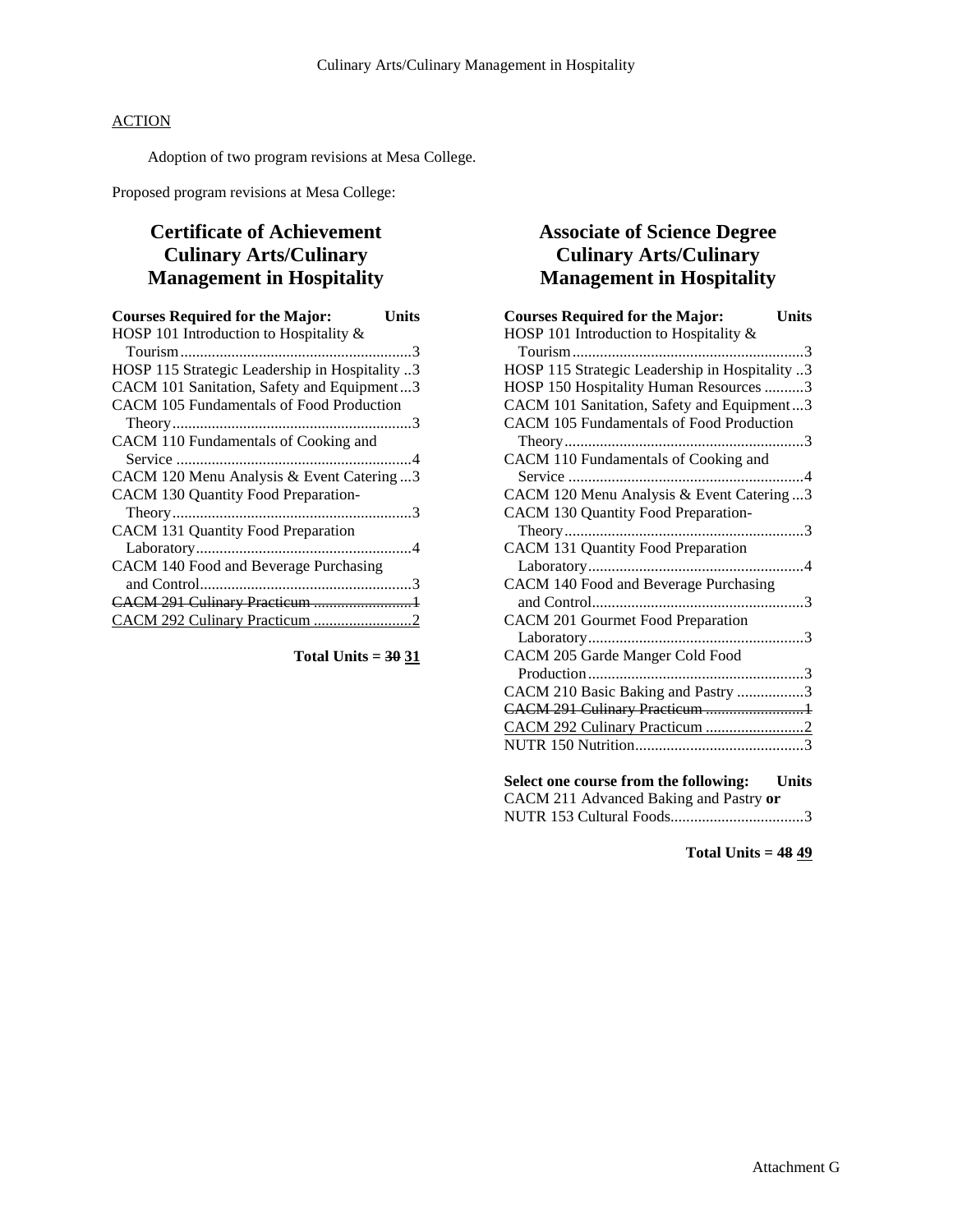Adoption of a program revision at Mesa College.

Proposed program revision at Mesa College:

# **Bachelor of Science Degree Health Information Management**

| Lower Division Courses Required for the Major          |  |
|--------------------------------------------------------|--|
| <b>Courses Required for the Major:</b><br><b>Units</b> |  |
| <b>HEIT 075 Computer Basics for Health</b>             |  |
|                                                        |  |
| HEIT 110 Introduction to Health Information4           |  |
| HEIT 130 Basic Pharmacology 1                          |  |
| <b>HEIT 135 Computer Basics for Health</b>             |  |
|                                                        |  |
| <b>HEIT 155 Current Procedural Terminology</b>         |  |
|                                                        |  |
|                                                        |  |
|                                                        |  |
| <b>HEIT 155C Current Procedural Terminology</b>        |  |
|                                                        |  |
| HEIT 156 Hospital and Health Statistics3               |  |
| HEIT 160 Healthcare Reimbursement2                     |  |
| HEIT 205 Health Law, Accreditation and                 |  |
|                                                        |  |
|                                                        |  |
|                                                        |  |
| HEIT 220 Principles of Leadership 2                    |  |
| HEIT 258 Healthcare Quality Management 3               |  |
| HEIT 263 Directed Clinical Practice A 1                |  |
| HEIT 264 Directed Clinical Practice B 1                |  |

*Upper Division Program Prerequisite:*

*Registered health information technician (RHIT) national certification.*

| <b>Upper Division Courses Required for the Degree</b> |
|-------------------------------------------------------|
| <b>Upper Division Courses Required for the</b>        |
| Degree:<br>Units                                      |
| HIMS 405 Foundations in Health Information            |
|                                                       |
| HIMS 408 Ethics in Healthcare                         |
|                                                       |
| ENGL 401 Advanced Writing for Healthcare              |
|                                                       |
| HIMS 410 Healthcare Informatics4                      |
| PSYC 401 Organizational Psychology for the            |
|                                                       |
| HIMS 415 Healthcare Analytics4                        |
| HIMS 418 Topics in Legal and Compliance for           |
|                                                       |
| HIMS 420 Principles of Finance for Health             |
|                                                       |
| CISC 401 Database Management and Design for           |
|                                                       |
| HIMS 425 Revenue Cycle Management 3                   |
| HIMS 430 Human Resources Management in                |
|                                                       |
| HIMS 435 Project Management in the                    |
|                                                       |
| HIMS 440 Leadership and Strategic                     |
| Management for Healthcare Professionals4              |
| HIMS 445 Healthcare Information Systems               |
|                                                       |
| HIMS 455 Applied Research Project in                  |
| Health Information Management 3                       |
| HIMS 460 Advanced Directed Clinical                   |
|                                                       |

**Total Units = 85 84**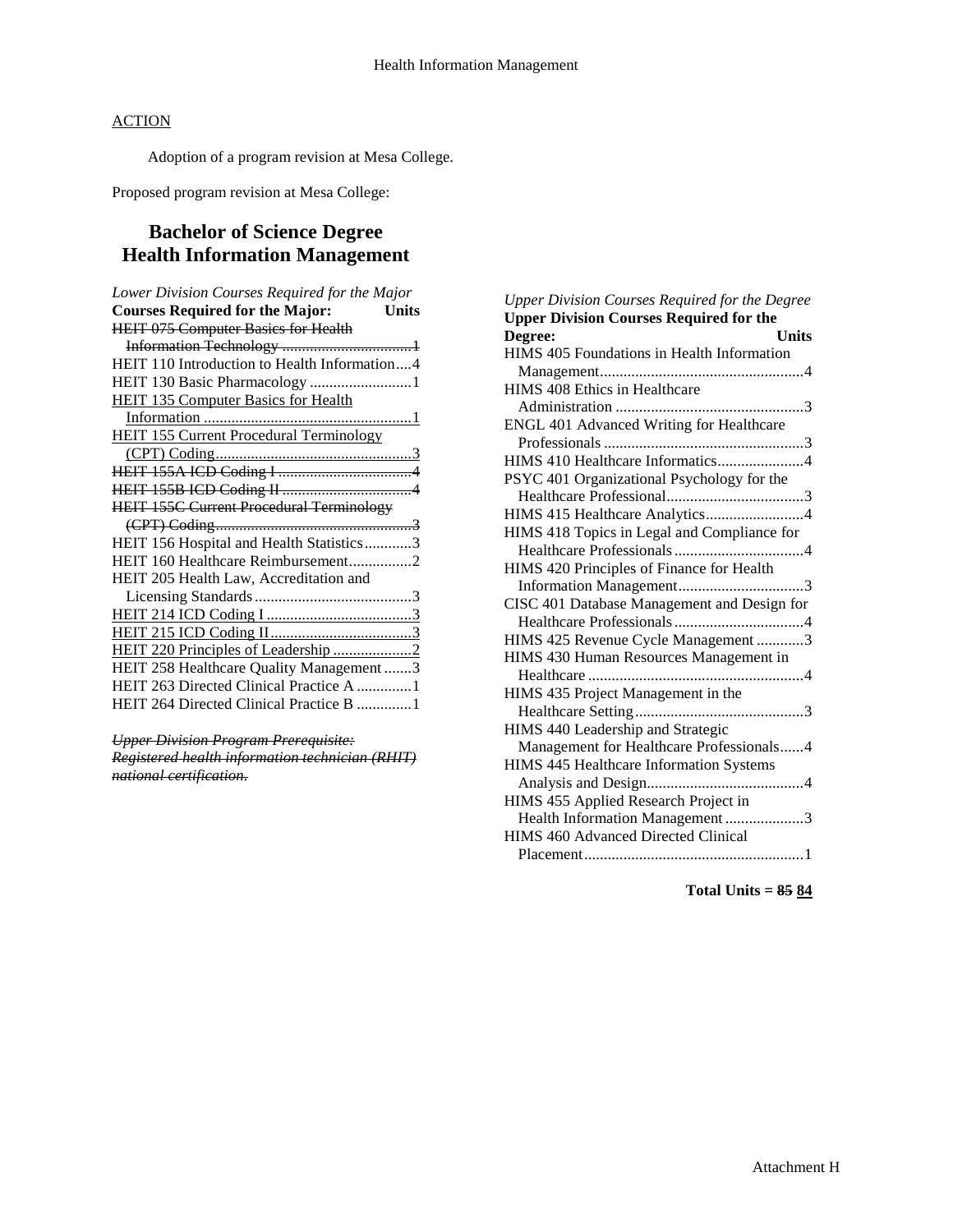Adoption of a program revision at Mesa College.

Proposed program revision at Mesa College:

## **Associate of Science Degree Health Information Technology**

*Students must complete HEIT 214 (formerly HEIT 155A) and 215 (formerly HEIT 215) within five years in order to receive the Health Information Technology Associate of Science degree.*

| <b>Courses Required for the Major:</b><br>Units |
|-------------------------------------------------|
| <b>HEIT 075 Computer Basics for Health</b>      |
|                                                 |
| <b>HEIT 135 Computer Basics for Health</b>      |
|                                                 |
| HEIT 110 Introduction to Health Information4    |
| HEIT 130 Basic Pharmacology 1                   |
|                                                 |
|                                                 |
| <b>HEIT 155C Current Procedural Terminology</b> |
|                                                 |
| HEIT 156 Hospital and Health Statistics3        |
| HEIT 160 Healthcare Reimbursement2              |
| HEIT 205 Health Law, Accreditation and          |
|                                                 |
| <b>HEIT 155 Current Procedural Terminology</b>  |
|                                                 |
|                                                 |
| HEIT 258 Healthcare Quality Management 3        |
| HEIT 263 Directed Clinical Practice A  1        |
| HEIT 264 Directed Clinical Practice B 1         |
| HEIT 220 Principles of Leadership 2             |
|                                                 |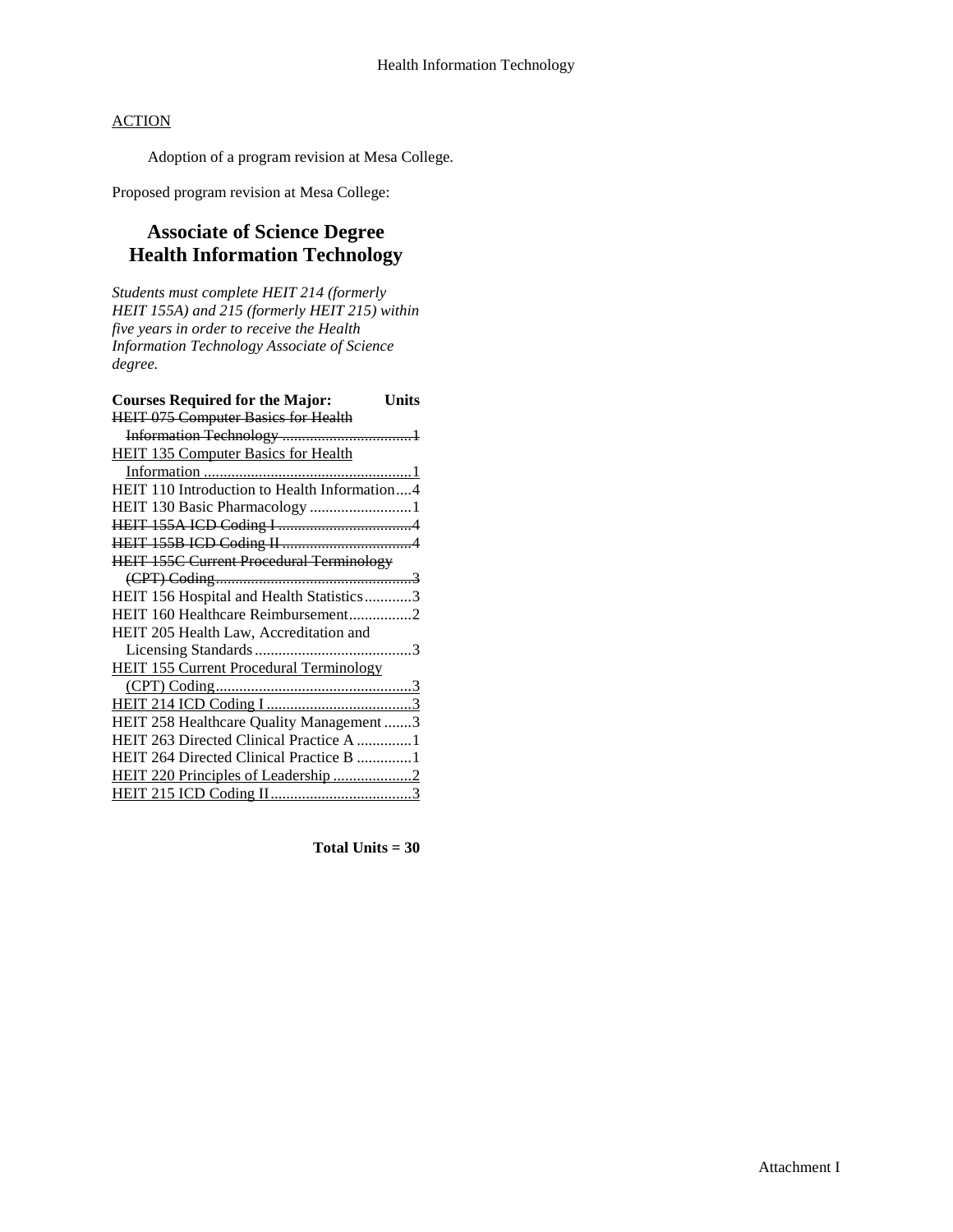Adoption of a program revision at Mesa College.

Proposed program revision at Mesa College:

## **Associate of Arts Degree Liberal Arts and Sciences: Art Studies–Music**

| <b>Courses Required for the Major:</b>   |              |
|------------------------------------------|--------------|
| Select a minimum of 8 units:             | <b>Units</b> |
| MUSI 100 Introduction to Music 3         |              |
| MUSI 103 History of Rock Music3          |              |
| MUSI 105 Music of Our Time 3             |              |
|                                          |              |
| MUSI 110 Music for Elementary School     |              |
|                                          |              |
| MUSI 111 Jazz - History and Development3 |              |
|                                          |              |
| MUSI 117 Music in the United States3     |              |
|                                          |              |
| MUSI 119 Music in the Americas, Africa & |              |
|                                          |              |
|                                          |              |
| MUSI 125 Music, The Arts, and Humanity3  |              |
|                                          |              |
| MUSI 150A Basic Musicianship3            |              |
| Select a minimum of 10 units:            | Units        |
| $\mathbf{A}$                             |              |

| MUSI 190 The Electronic Music Studio 3 |  |
|----------------------------------------|--|
| MUSI 206A Projects in Composition3     |  |
|                                        |  |
| MUSI 250A Athletic Concert Band I 1    |  |
| MUSI 251A World Music Ensemble I 2     |  |
|                                        |  |
|                                        |  |
| Jazz Ensemble I                        |  |
|                                        |  |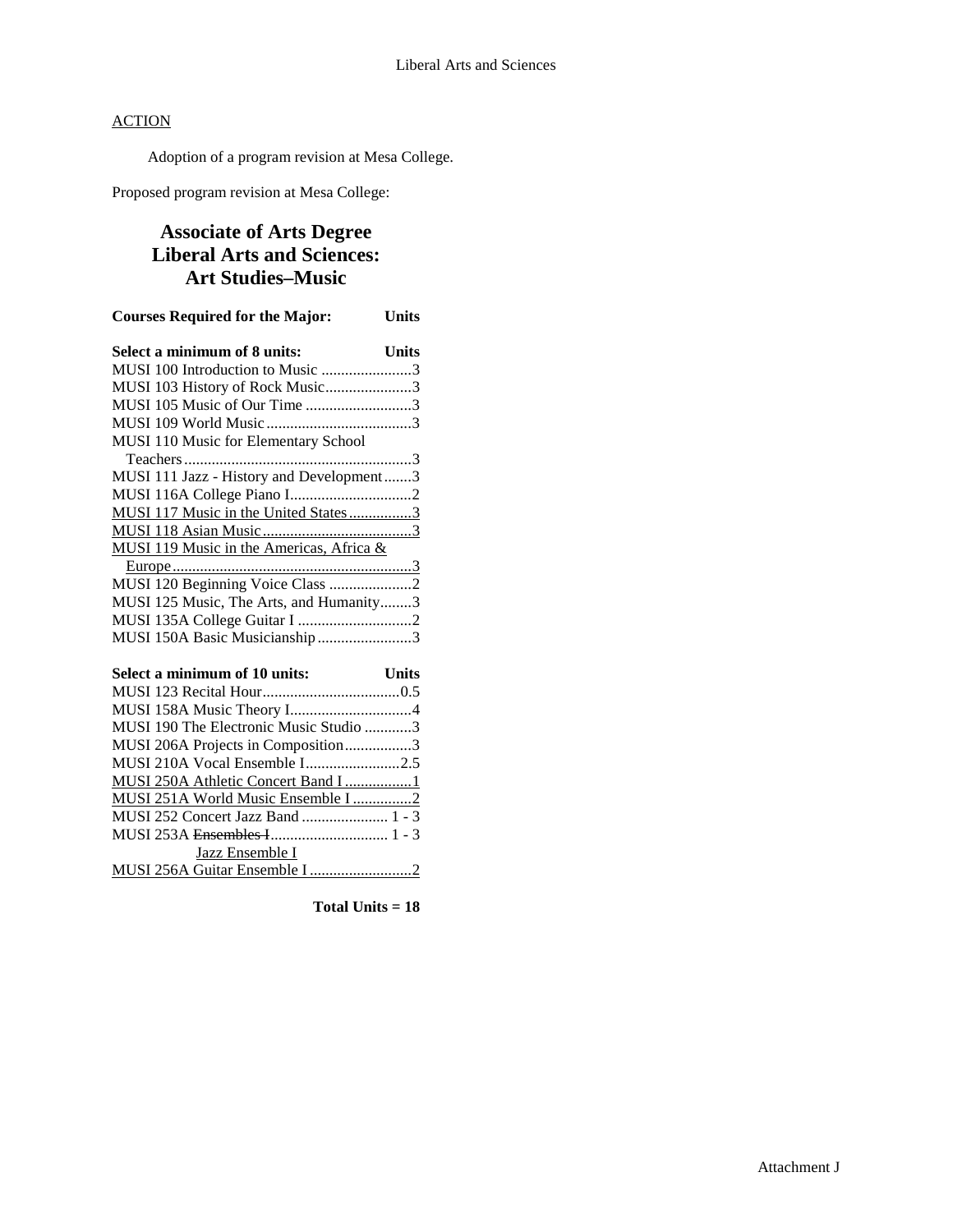Adoption of five program deactivations at Mesa College.

Proposed program deactivations at Mesa College:

# **Certificate of Performance Digital Video**

| <b>Courses Required for the Major:</b>          |  |
|-------------------------------------------------|--|
| MULT 101 Introduction to Multimedia             |  |
| and                                             |  |
| MULT 112 Beginning Unity 3D and 2D              |  |
|                                                 |  |
| and                                             |  |
|                                                 |  |
| and                                             |  |
| <b>MULT 137 3D Animation I: Introduction to</b> |  |
|                                                 |  |
|                                                 |  |

**Total Units = 14**

## **Certificate of Performance Flash**

| <b>Courses Required for the Major:</b> |  |
|----------------------------------------|--|
| MULT 101 Introduction to Multimedia    |  |
| MULT 112 Beginning Unity 3D and 2D     |  |
|                                        |  |
| MULT 114 Intermediate Unity 3D and 2D  |  |
|                                        |  |
| MULT 116 Unity Game Development        |  |

**Total Units = 16**

# **Certificate of Performance Multimedia Survey**

T**otal Units = 17**

# **Certificate of Performance New Media Publishing**

| <b>Courses Required for the Major:</b>      |  |
|---------------------------------------------|--|
| <b>MULT 101 Introduction to Multimedia4</b> |  |
| MULT 112 Beginning Unity 3D and 2D Game     |  |
|                                             |  |
| <b>MULT 121 Digital Image Editing I:</b>    |  |
|                                             |  |
| <b>CBTE 161 Learning the Internet </b>      |  |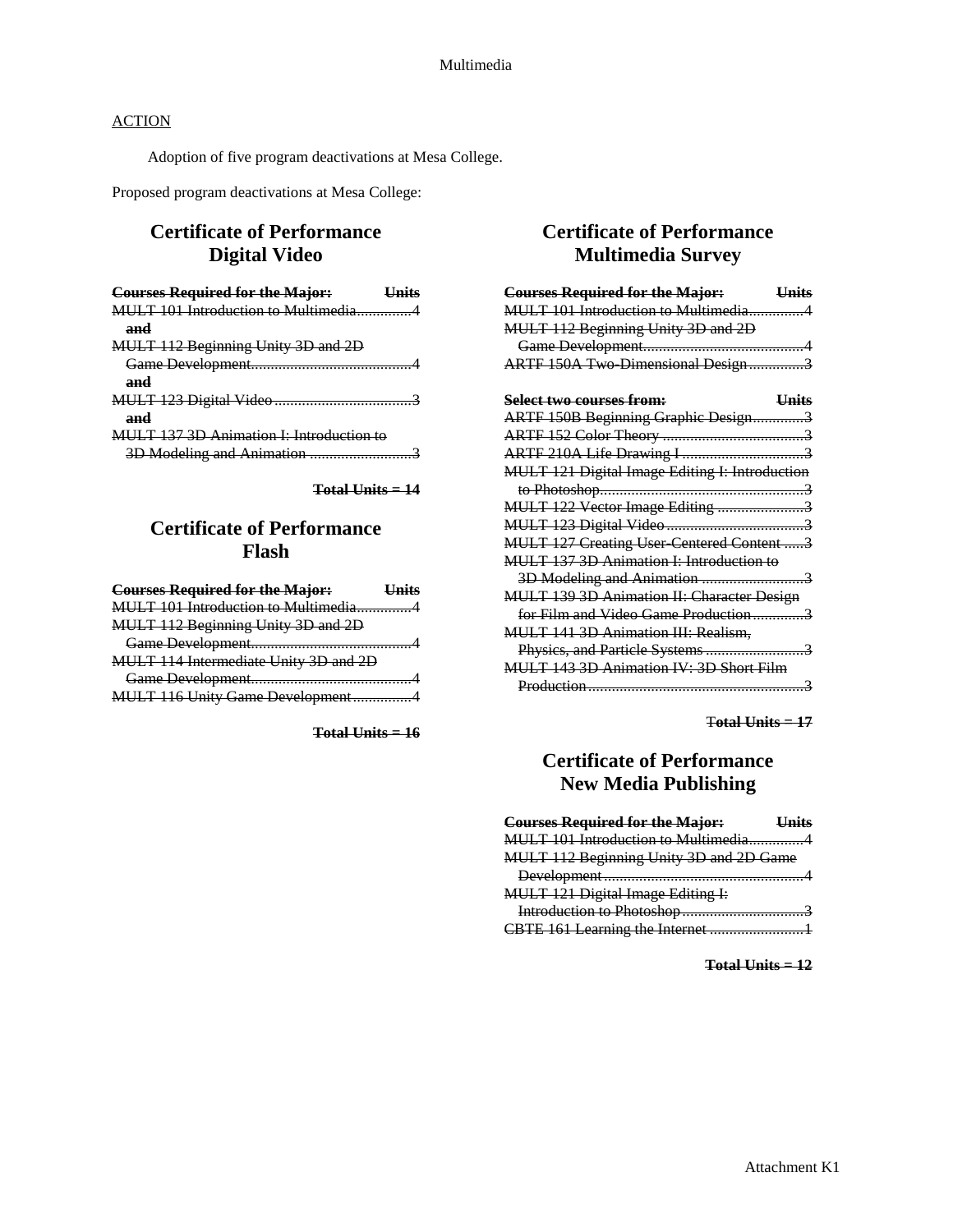# **Certificate of Performance Video Game Development**

| <b>Courses Required for the Major:</b>     |
|--------------------------------------------|
| MULT 116 Unity Game Development4           |
| and                                        |
| MULT 120 Introduction to Video Game        |
|                                            |
| and                                        |
| MULT 137.3D Animation I: Introduction to   |
|                                            |
| and                                        |
| MULT 139 3D Animation II: Character Design |
|                                            |
| and                                        |
| <b>MULT 141 3D Animation III: Realism,</b> |
|                                            |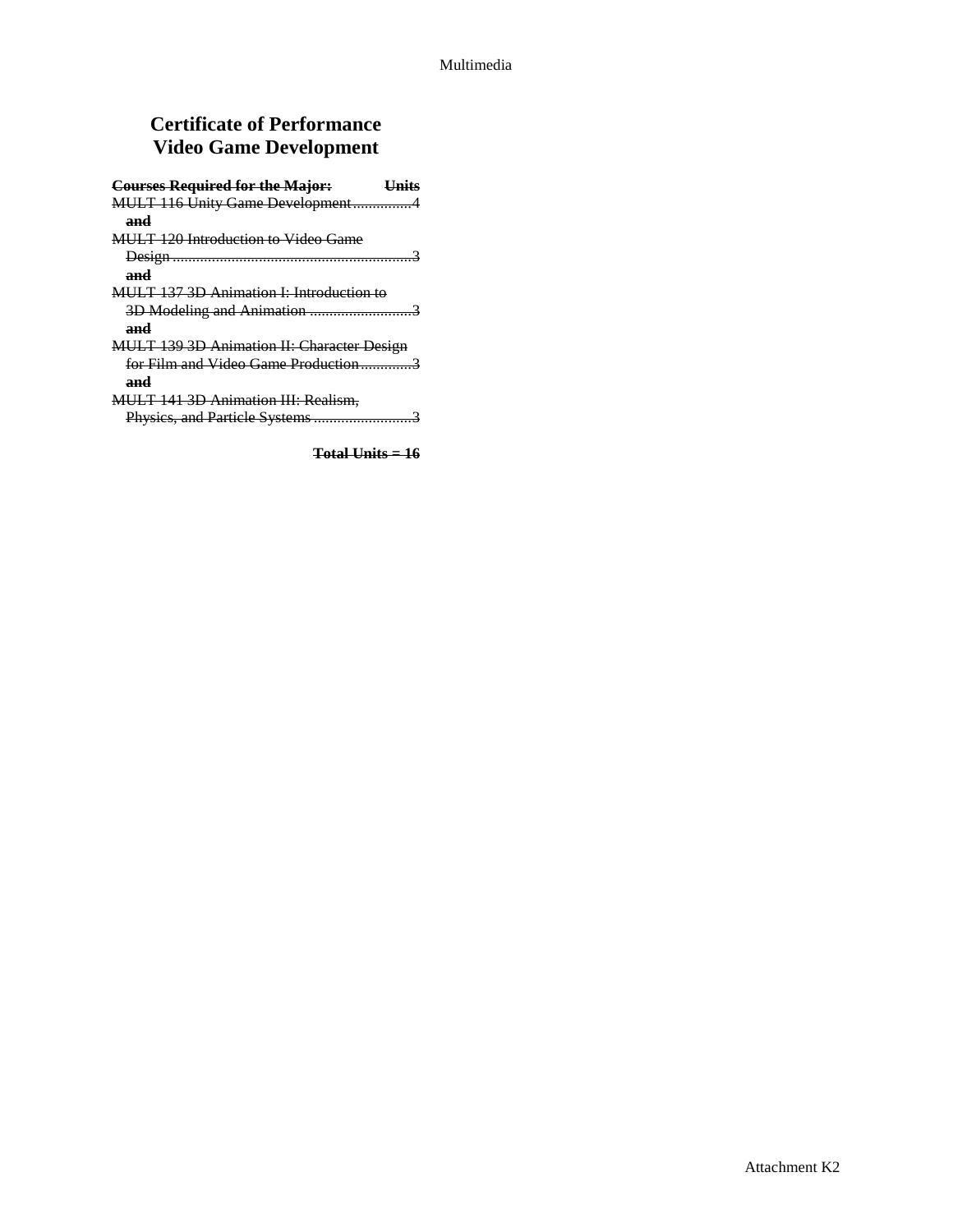Adoption of two program revisions at Mesa College.

Proposed program revisions at Mesa College:

## **Associate of Arts Degree Music Studies**

*Students may design their own Associate in Arts degree by choosing the appropriate number of units from the following two lists. Music majors planning to transfer to a four-year college as juniors are strongly urged to take the Recommended Electives.*

**Courses Required for the Major: Units**

## **Select fifteen units from the following**

| Units<br>courses:                        |
|------------------------------------------|
| MUSI 100 Introduction to Music 3         |
| MUSI 103 History of Rock Music3          |
| MUSI 105 Music of Our Time 3             |
|                                          |
| MUSI 110 Music for Elementary School     |
|                                          |
| MUSI 111 Jazz - History and Development3 |
|                                          |
| MUSI 125 Music, The Arts, and Humanity3  |
| MUSI 150A Basic Musicianship3            |
|                                          |
|                                          |
| MUSI 213A Jazz Theory for Piano I4       |
| MUSI 213B Jazz Theory For Piano II4      |
| MUSI 258A Music Theory III4              |
| MUSI 258B Music Theory IV4               |
| MUSI 268A Beginning Ear Training         |
|                                          |
| MUSI 268B Beginning Ear Training         |
|                                          |
| MUSI 269A Advanced Ear Training          |
|                                          |
| MUSI 269B Advanced Ear Training          |
|                                          |
| MUSI 117 Music in the United States3     |
|                                          |
| MUSI 119 Music in the Americas, Africa & |
|                                          |

| courses: | <b>Units</b> |
|----------|--------------|
|          |              |
|          |              |
|          |              |
|          |              |

| MUSI 137 Vocal and Music Reading Skills2 |
|------------------------------------------|
| <b>Singing Plus</b>                      |
| MUSI 190 The Electronic Music Studio 3   |
|                                          |
| MUSI 202 Computer Music 3                |
| MUSI 203 Large Console Audio Recording3  |
| MUSI 205A Projects in Electronic Music 3 |
| MUSI 205B Projects in Electronic Music 3 |
| MUSI 206A Projects in Composition3       |
| MUSI 206B Projects in Composition 3      |
| MUSI 210A Vocal Ensemble I2.5            |
| MUSI 210B Vocal Ensemble II2.5           |
| MUSI 210C Vocal Ensemble III 2.5         |
| MUSI 210D Vocal Ensemble IV2.5           |
| MUSI 240 Advanced Voice Class I2         |
|                                          |
| MUSI 250A Athletic Concert Band I  1     |
| MUSI 250B Athletic Concert Band II  1    |
| MUSI 250C Athletic Concert Band III 1    |
| MUSI 250D Athletic Concert Band IV  1    |
| MUSI 251A World Music Ensemble I 2       |
| MUSI 251B World Music Ensemble II2       |
| MUSI 251C World Music Ensemble III2      |
| MUSI 251D World Music Ensemble IV 2      |
| MUSI 252 Concert Jazz Band  1 - 3        |
|                                          |
| Jazz Ensemble I                          |
|                                          |
| Jazz Ensemble II                         |
|                                          |
| Jazz Ensemble III                        |
|                                          |
| Jazz Ensemble IV                         |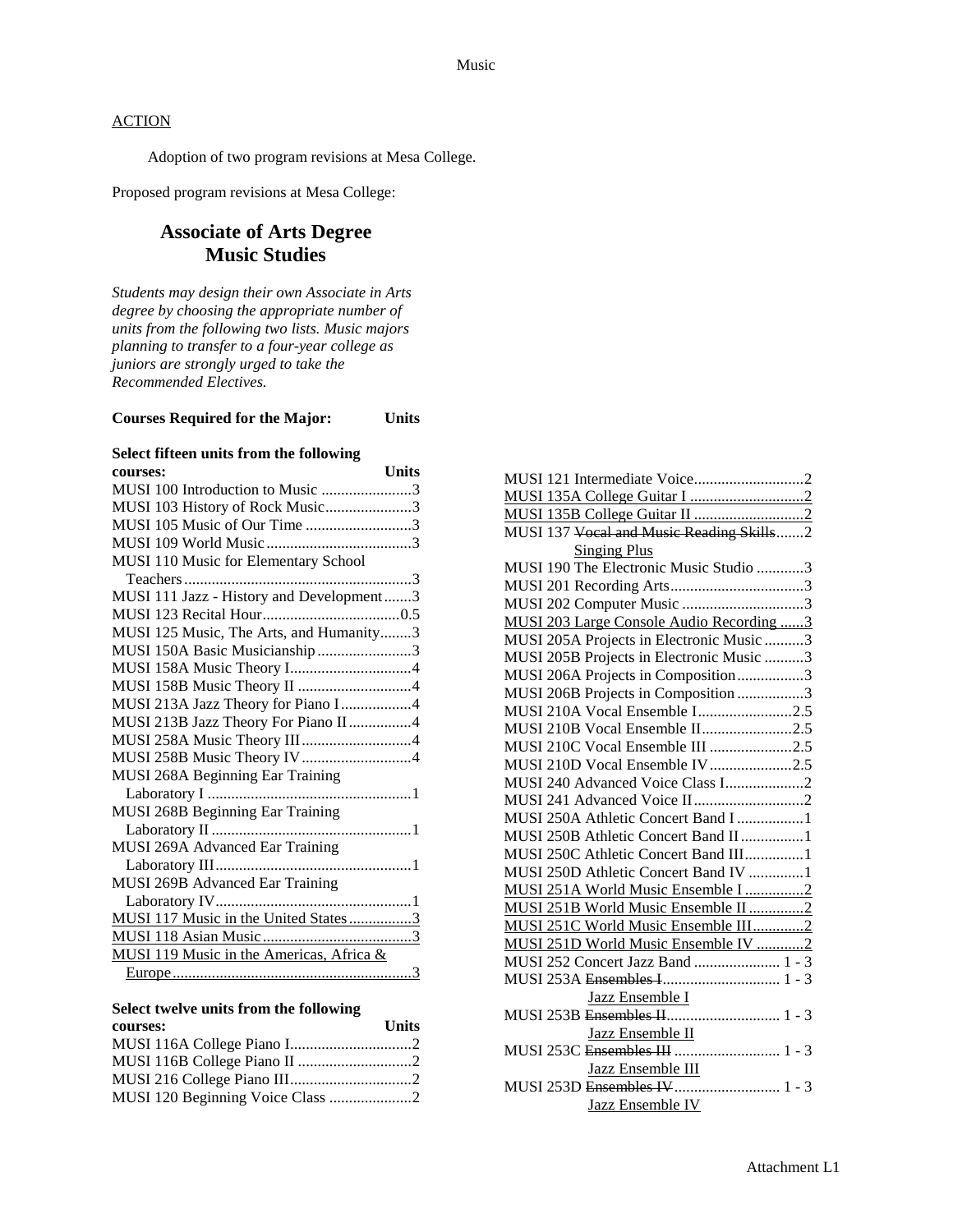| MUSI 174A Individualized Study I1    |  |
|--------------------------------------|--|
| MUSI 174B Individualized Study II1   |  |
| MUSI 174C Individualized Study III 1 |  |
| MUSI 174D Individualized Study IV1   |  |
| MUSI 274A Applied Music I 1          |  |
|                                      |  |
|                                      |  |
|                                      |  |

### *Music Majors Planning To Transfer*

*Music course requirements can vary from school to school; students are strongly urged to contact the four-year institution of their choice prior to transferring to verify required coursework. Because the curriculum at many four-year colleges expect that students' first two years of study include 1) two semesters of music history, 2) four semesters of music theory, 3) four semesters of ear-training, 4) four semesters of individual applied music study, 5) piano proficiency and 6) four semesters of participation in a performance group, it is recommended that students planning to transfer as a junior select from the following courses:*

**Total Units = 27**

## **Certificate of Performance Music Technology**

| <b>Courses Required for the Major:</b> | <b>Units</b> |
|----------------------------------------|--------------|
|                                        |              |
| MUSI 150A Basic Musicianship3          |              |
| MUSI 190 The Electronic Music Studio 3 |              |
|                                        |              |
| MUSI 202 Computer Music 3              |              |

| Select one course from:                   | <b>Units</b> |
|-------------------------------------------|--------------|
| MUSI 203 Large Console Audio Recording or |              |
| MUSI 205A Projects in Electronic Music or |              |
| MUSI 205B Projects in Electronic Music or |              |
| MUSI 206A Projects in Composition or      |              |
| MUSI 206B Projects in Composition 3       |              |

| <b>Select two units from:</b> | <b>Units</b> |
|-------------------------------|--------------|
|                               |              |
|                               |              |
|                               |              |

**Total Units = 17.5**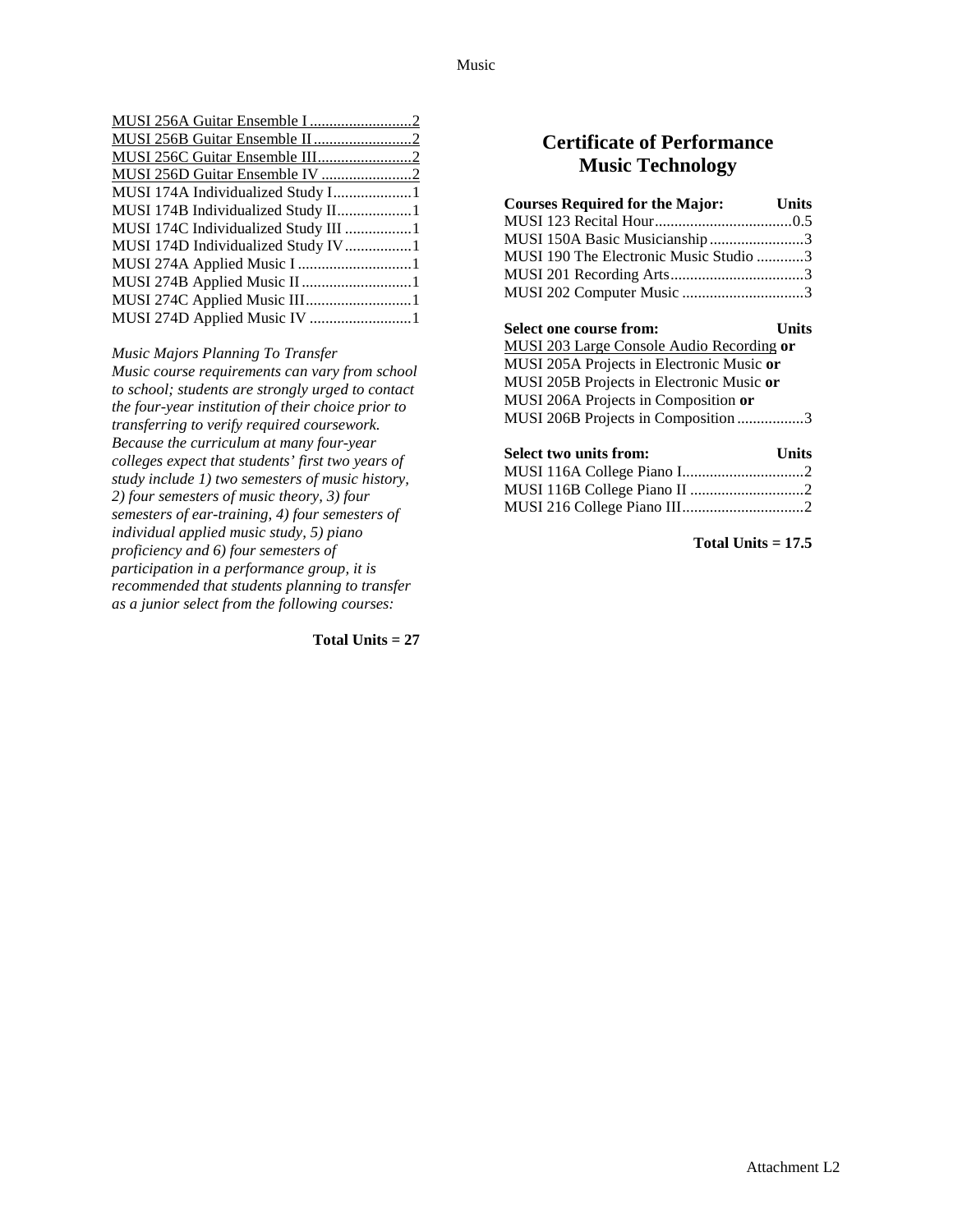Adoption of a program revision at Mesa College.

Proposed program revision at Mesa College:

# **Certificate of Performance Phlebotomy Training Program**

| <b>Program Prerequisites:</b>                | Units |
|----------------------------------------------|-------|
| ENGL 047A Accelerated Reading, Writing       |       |
|                                              |       |
| 0r                                           |       |
| ENGL 048 College Reading and Study Skills II |       |
| and                                          |       |
| ENGL 049 Basic Composition3                  |       |
| and                                          |       |
| MATH 038 Pre-Algebra and Study Skills4       |       |
|                                              |       |
| <b>Courses Required for the Major:</b>       | Units |
|                                              |       |
| PHLB 060 Phlebotomy Directed Clinical        |       |
|                                              |       |
| <b>PHLB 065 Phlebotomy Directed Clinical</b> |       |
|                                              |       |

**Total Units = 6 5.5**